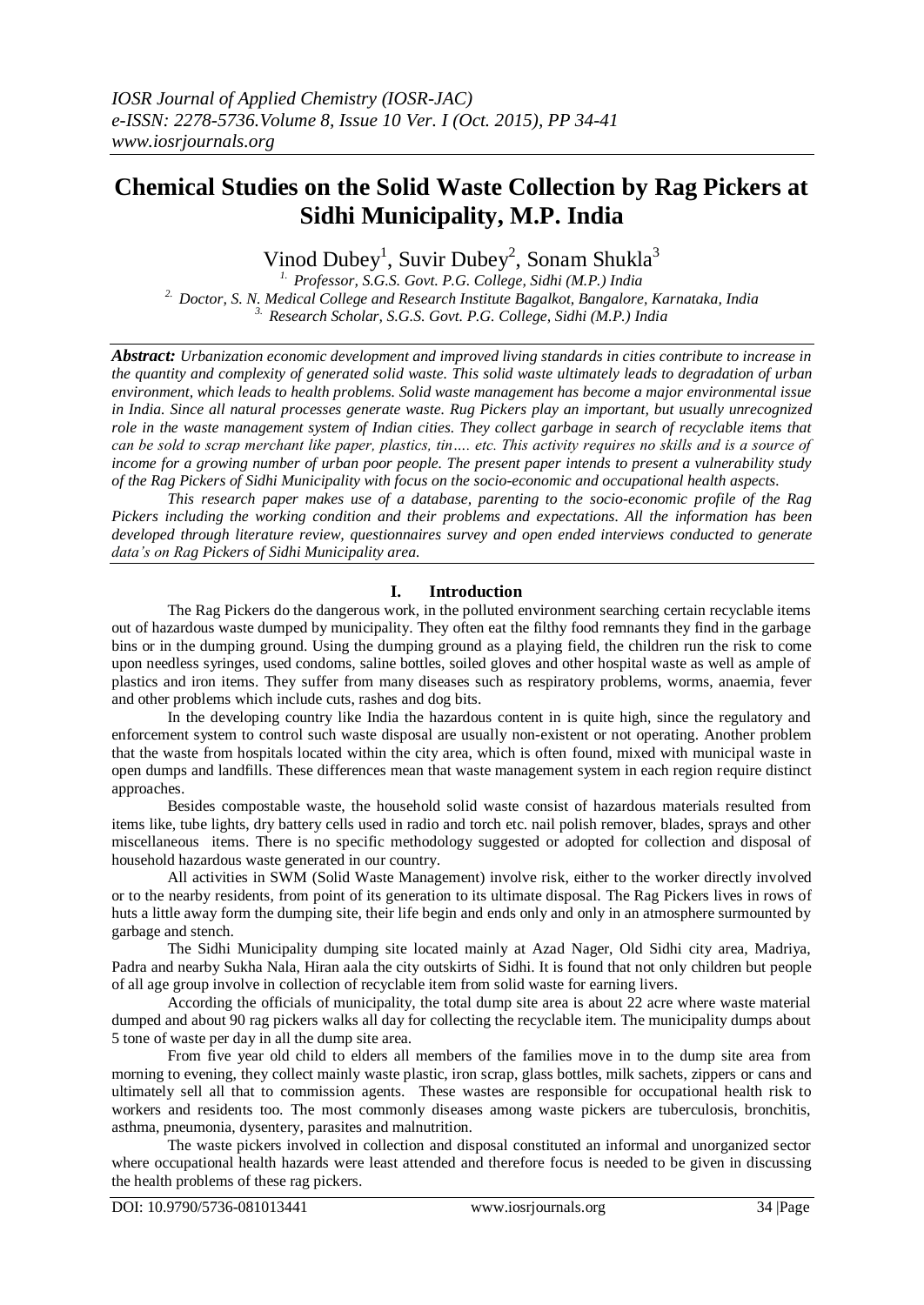The present paper intends to present a vulnerability study of the rag pickers of Sidhi Municipality with focus on the socio-economic and occupational health aspects. The paper makes use of database, parenting to the socio-economic profile of the rag pickers including the working condition and their problems and expectation, this information has been developed through literature review, questionnaires survey and open ended interviews conducted to generate data on Rug Pickers of Sidhi Municipality area.

## **II. Methodology**

### **Study area:**

- **1. Azad Nager :** Located along the bank of sukha nala in the mid of the city having dump site area about 9 acre.
- **2. Hiran nala area :** Located about 3 km. away from city center in north side toward Sidhi Singrauli road, dumpsite area is about 8 acre.
- **3. Madariya-Padra road side :** Located about 4 km from city center in east side on Sidhi-Madwas road the dump site area is about 5 acre.
- **4. Rag pickers living area**, mainly near by the all above mentioned dumpsite area, where most of the rag pickers reside.

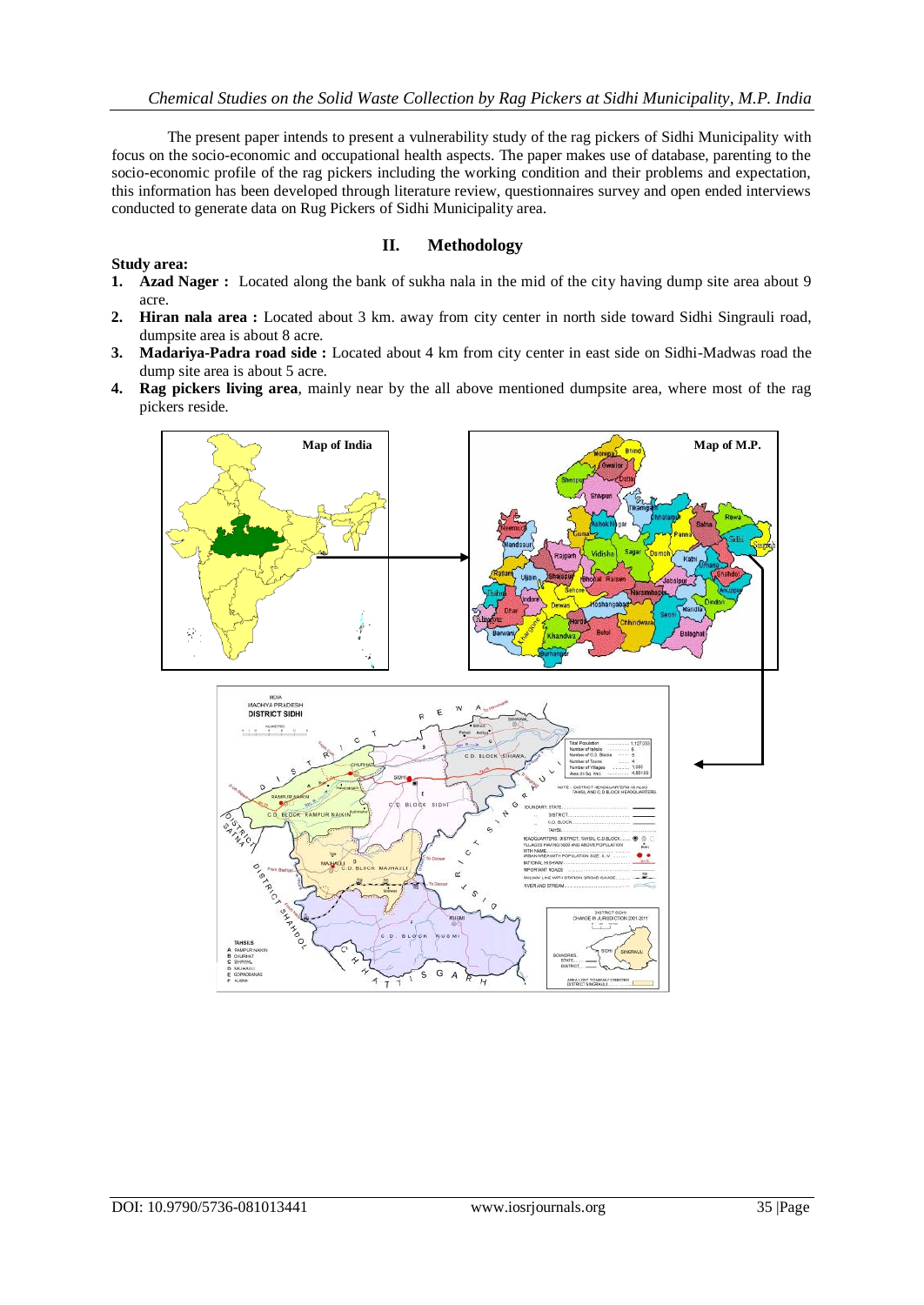The snow ball method intended to gather information on the role of rag pickers in waste reduction and to find out their socio-economic status health and hygienic problems was followed.



Fig. 1 : Dump site Area (Hiran nala) Fig. 2 : Dump site Gopal Das road (near sukha nala)

The survey was conducted among waste pickers in the all dumpsite area of municipality during October 2014 to February 2015. For this a structured interview schedule was devised. The 20 out of 50 rag pickers involved in the activity were randomly selected and interviewed.

At the initial stage of the survey the rag pickers were not cooperating for answering to the quarries because most of rag pickers were illiterate handle they ware reluctant to speak on their income and other personal details.

## **III. Result and discussion :**

**1. Collection of waste** : In the investigation it was found that 40 % of the rag pickers are involved collecting the waste from residential areas, 30 % from market and commercial areas, 10 % from hospitals, 10 % from bus stop area and 10 % from offices and educational institutions.

**2. Number of hours spent by rag pickers for collection of waste :** In the investigation it was found that the majority 70 % of the rag pickers spending time 5-8 hours in a day for the collection of waste, 25 % spending time more than 8 hours. While 5 % less than 5 hours in a day.



Fig. 3 : Collection of waste Fig. 4 : Number of hours spent by rag pickers

**3. Collection of waste singly or in group :** The majority 80 % of rag pickers collecting waste singly, 15 % in a group of 2, and 5 % in a group of 3 or 4, this indicates the reluctance of pickers to cooperate and share the earning.

**4. Family Assistance :** Some times family members assist to rag pickers in the collection of waste. During the investigation it was found that 90 % of the rag pickers were assisted by their family members. Where as 10 % of them were not assisted by their family members.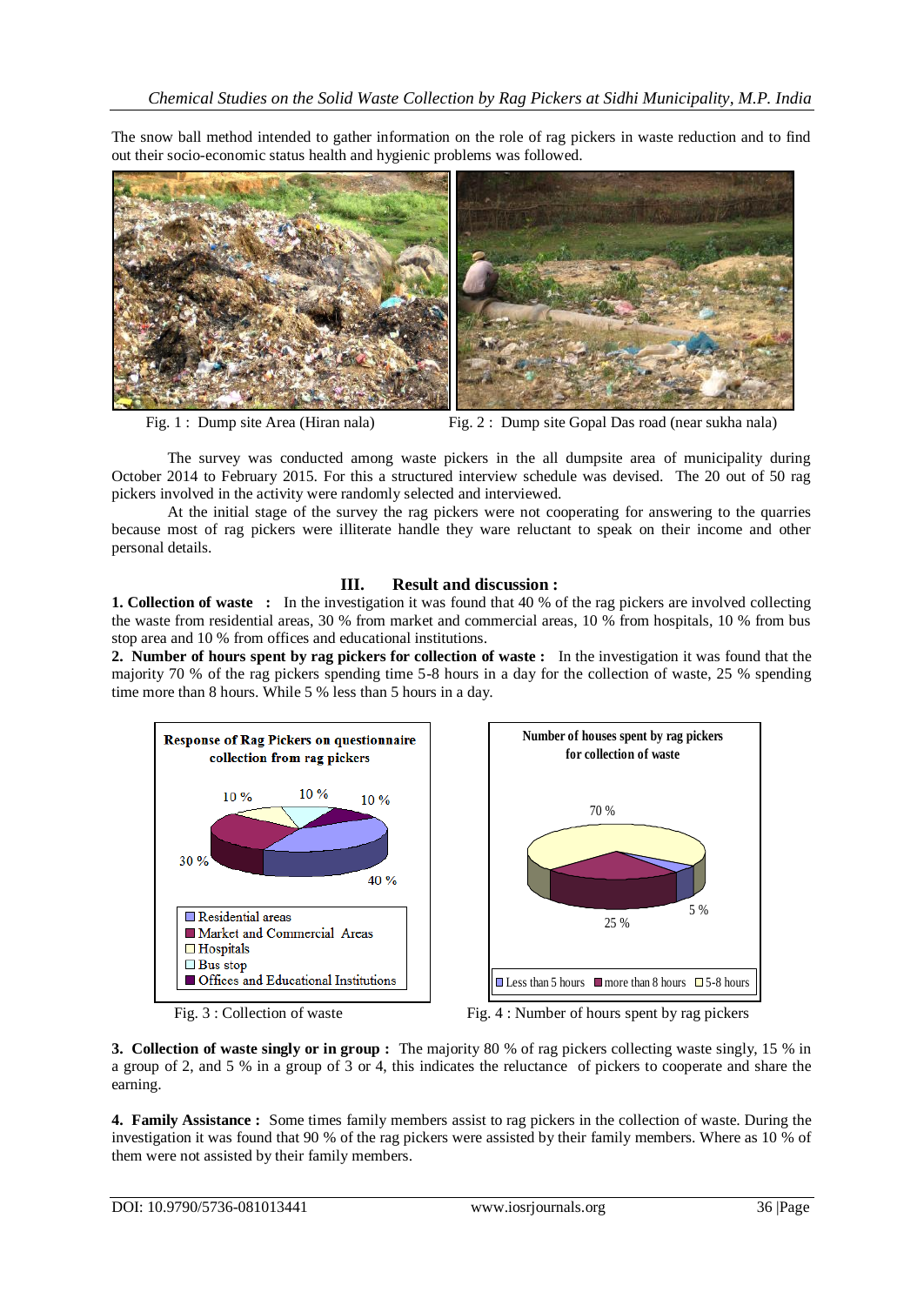

**5. Nature of work :** During the survey it was found that 60 % of rag pickers were full time workers and 40 % were part time workers. Rag pickers begin his work as early as 4 AM in order not to miss the waste. Whenever that bag becomes full, they returned to the store or trade center to sell those earning.

**6. Days selection for waste collection :** Most of the rag pickers preferred all days except Sunday and holidays for collecting waste. In the study it was cleared that major percentage (85 %) of rag pickers roamed for collection on all days except Sunday and holiday whereas minor group (8 %) preferred holidays and 7 % on Sunday.



Fig. 7 : Nature of Work Fig. 8 : Selection of days for waste collection

**7. Distance covered for waste collection :** In the study it was found that 76 % rag pickers travelled a distance of 1-5 km., 14 % from 5-10 km., 10 % above 10 km. to collect the waste.

**8. Quantity of waste collected :** Usually the quantity of waste collected in a day depends on the number of hours spent and number of houses covered for collecting the waste. In the survey it was found that 5 % collects more than 50 kg./day, 10 % about 35 to 40 kg./day, 20 % between 25 to 30 kg./day and 65 % collect waste below 25 kg./day.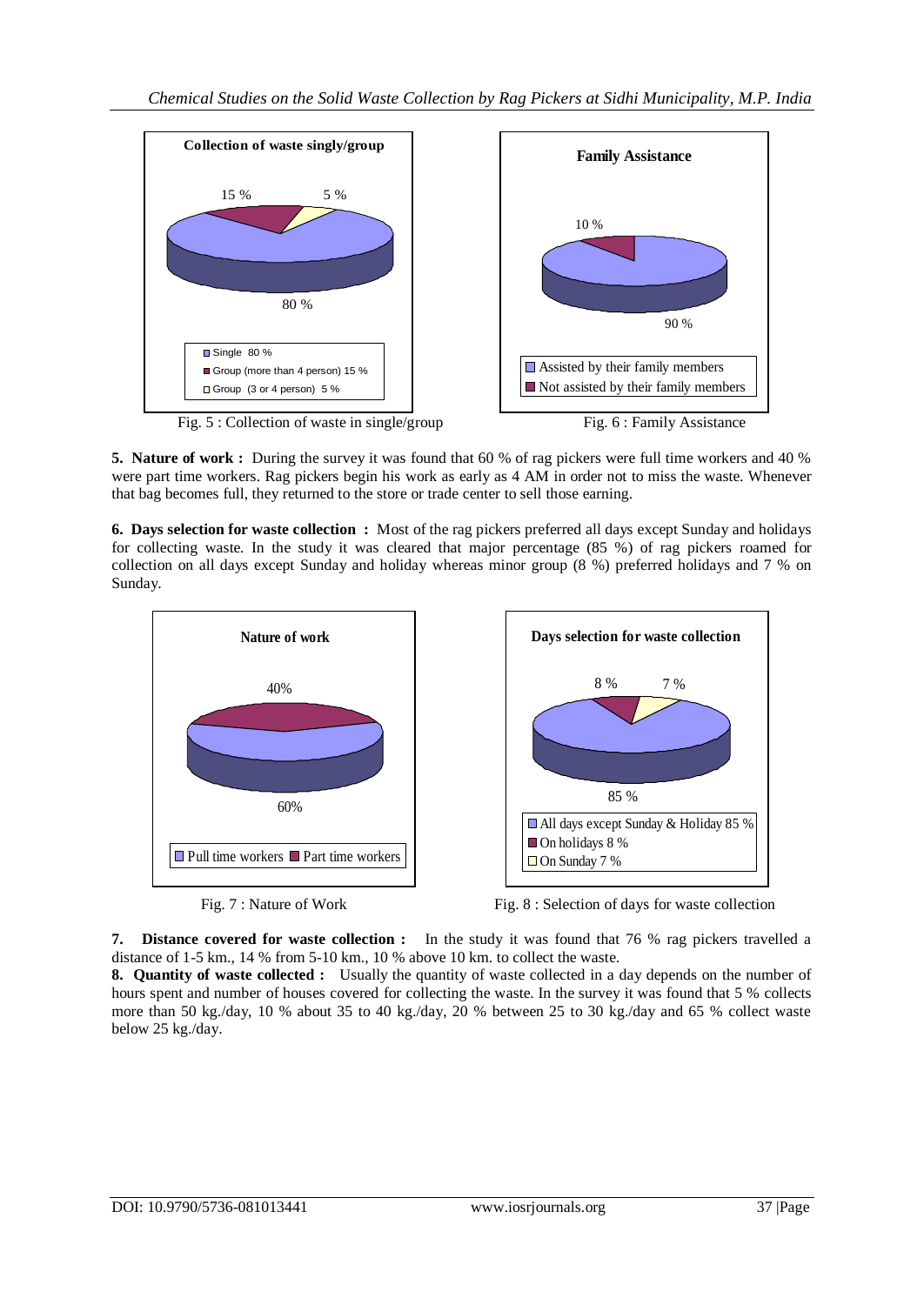

Fig. 9 : Distance covered for waste collectionFig. 10 : Quantity of waste collected

**9. Waste Segregation :** Segregation is an important aspect in solid waste management. Proper segregation of waste would lead to better option and opportunities for its scientific disposal. During the survey it was found that 85 % of the rag pickers collected waste without being segregated the site and remaining 15 % of rag pickers segregated the waste at the site itself.



Fig. 11 : Waste Segregation **Fig. 12 : Sale of collected waste** 

**10. Sale of collected waste and payment :** After segregated the recyclable waste most of the rag pickers have the habit of selling that, it is found in the survey that 80 % of waste collector sold the collected waste on the same day itself. The few rag pickers get the payment on same day and few at the weekend and few are on month end.

In the study we found that 25 % of the rag pickers received the cost of waste collected on the same day itself. However 40 % received money at the weekend and 10 % on end of the month and 25 % of them received money based on the quality/quantity of collection. While most of rag pickers wants to have the remuneration on same day.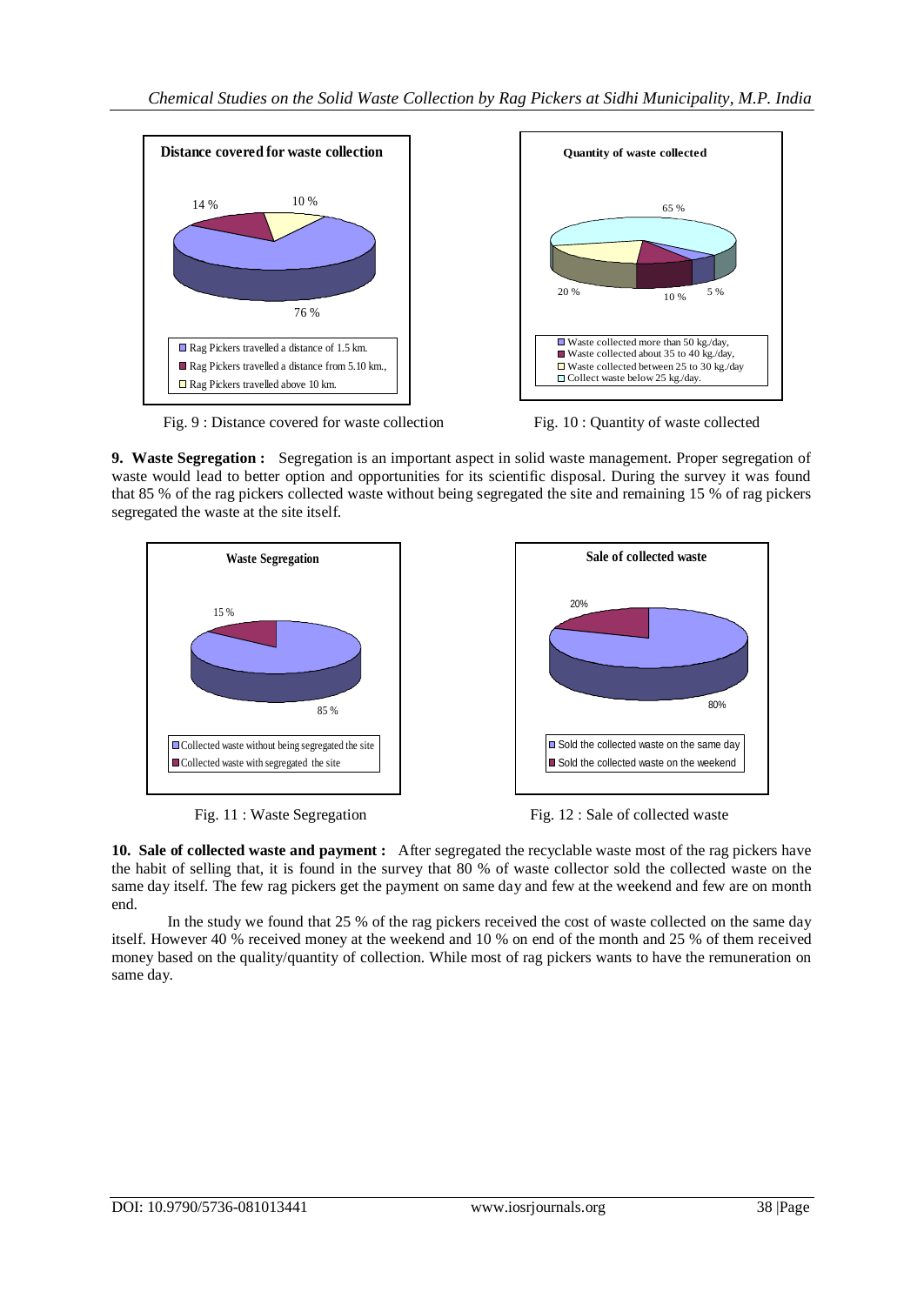

Fig. 13 : Sale of collected waste Fig. 14 : Monthly Income



**11. Monthly Income :** The rag pickers are earning money due to collection and selling of the waste. The 80 % of the waste collectors earned Rs. 1000-1500 per month, 10 % earn Rs. 500-1000 per month and another 10 % earns Rs. 300-500 per month.

**12. Other Source of Income :** The 95 % of the waste collectors have the only source of income, to collect and sell the waste materials. However 5 % of rag pickers are having other source of income too.

13. Precautionary Measure : The survey revealed that 92 % of waste collectors did not adopt any precautionary measure, 3 % used antiseptic lotion, 5 % used hand globes, lack of precautionary measure might produce health hazards to them.





**14. Occupational health hazard :** In the survey it is found that 80 % of rag pickers had wound or injuries, 5 % had body pain, 5 % had skin or lung diseases and 10 % said that they were not faced any health problems. Lack of precautionary measure and awareness regarding health were the main causes of health problem. **15. Job Satisfaction :** During the survey we asked to the rag pickers about their job satisfaction, where 98 %

of the respondents were not satisfied with rag picking job because of the hardship involved in the long hour of work and poor remuneration. Other 2 % however expressed satisfaction.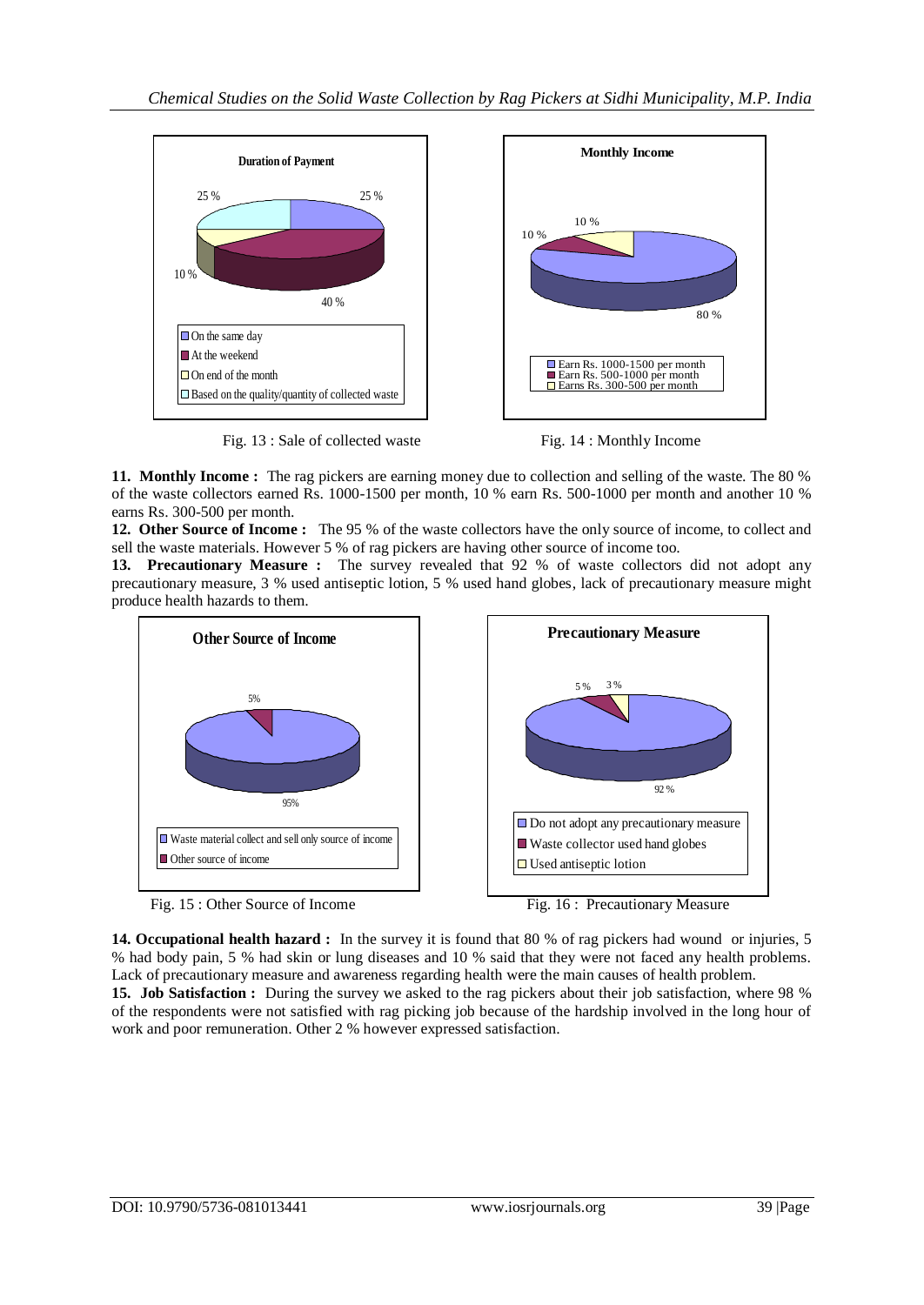

**16. Job Selection :** The question when asked to rag pickers about the reason for taking up this particular job, the answer of 94 % of them was no other alternative available to them. But 5 % showed a special interest toward this job, and 1 % of them were hereditary rag pickers.

**17. Period of Service :** Once the rag pickers entered and got adjusted to that environment it is not easy to come out from that service. In this study it is found that 60 % were working for 3 years in this field, 30 % worked for 2 years and 10 % for one year.



**18. Public attitude :** During the survey are asked a question to the rag pickers about the public attitude, 60 % felt that they were looked upon with hatred, 30 % felt a non-cordial attitude and 10 % felt that the public had a cordial attitude towards them.

## **IV. Discussion**

The whole study was done in the said dumpsite area and rag picker living area of Sidhi municipality focusing on their socio-economic and health status. As per the literature concerned with this study was reviewed by us, it reveals that, in Delhi 35 % were found to be female workers and 65 % males. Here at Sidhi Municipality 80 % of the rag pickers were male and 20 % belongs to females. Kumar S.; Mondal A. N.; Gaikwad S. A.; Devotta S. and Singh R. N.<sup>1</sup> reported that there were 3965 children engaged in rag picking in the various urban settlement of Nepal with the highest concentration being in Katmandu Valley.

In Brazil, the age group of Scavengers and their percentage were in the order of 14 to 17 years (11 %), 18 to 30 years (25 %), 31 to 45 years (35 %) and 46 to 65 years (27 %), it was also reported that 54 % of them were men. The present investigation for Sidhi Municipality it is found that out of 50 rag pickers 20 % belongs to age below 25 years, 70 % age group of 26 to 40 years whereas only 10 % belong to age of 41 to 50 years. In Brazil the educational level of rag pickers based on reading and writing was 52 % literate and 48 % illiterates.